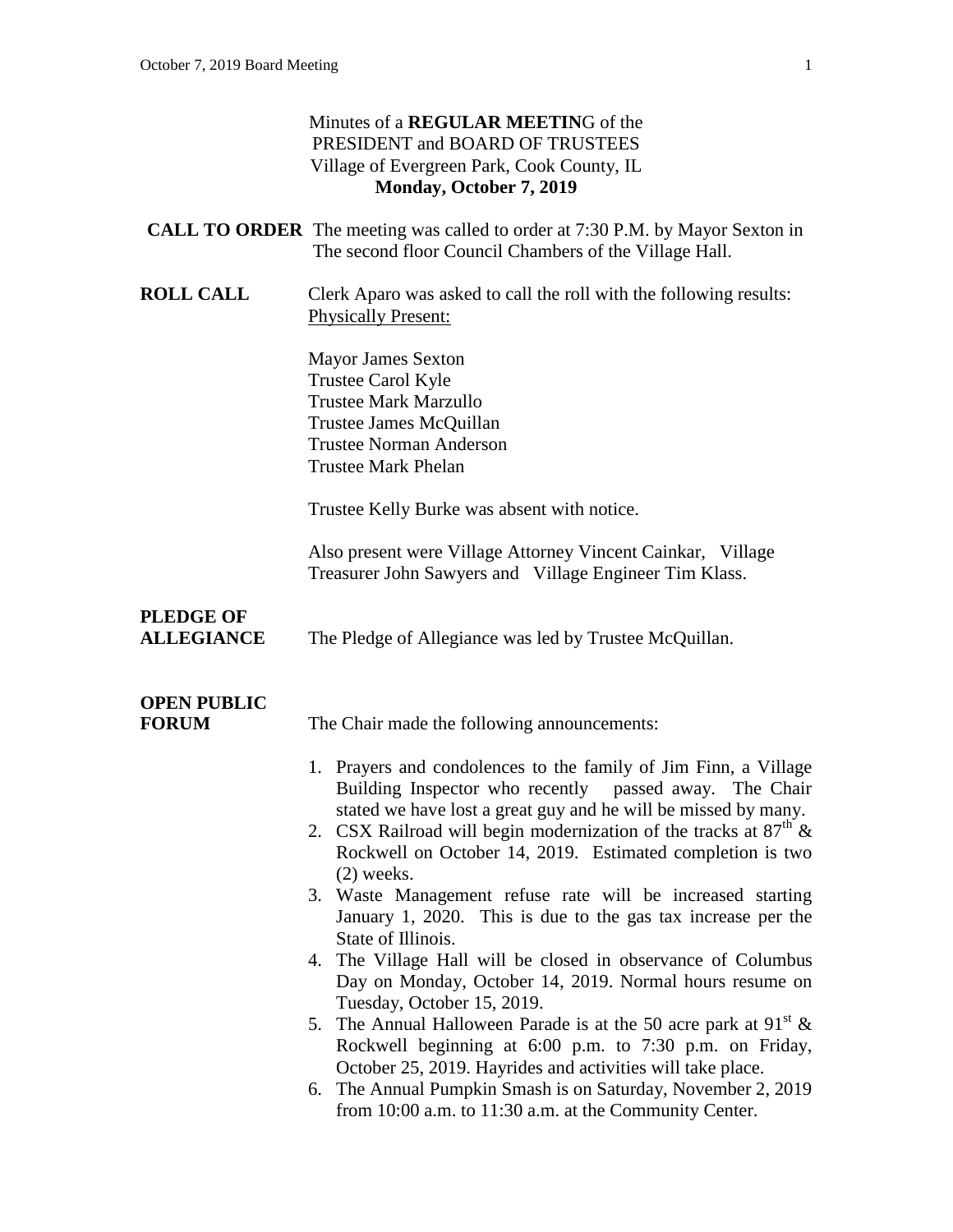- 7. Thanks to LCM Hospital for their \$5,000 donation for the cost of Meals on Wheels. Thanks to Beth Novotny, OCS Department for securing the monies.
- 8. Prayers to Kenny Crouse of the Village Street Department for a speedy recovery.
- 9. Trustee Kyle questioned the sign ordinance regarding open houses and garage sales. The Chair answered it is in effect and the Community Service Officers check it daily.
- 10. Commendations to the EP Police Tactical Unit in preventing a robbery and confiscation of dangerous weapons.

#### **OPEN PUBLIC** AUDIENCE NONE.

**UPDATE LCM**

### **REGULAR**

**AGENDA** Motion by Trustee Kyle second by Trustee Phelan to waive reading of the minutes of the September 16, 2019 Regular Meeting of the President and Board of Trustees and approved as presented was passed by unanimous voice vote and so ordered by the Chair.

### **DR. HANLON** The Chair introduced Dr. John Hanlon, CEO of Little Company of Mary Hospital gave an update regarding the merger of LCM and the Order of St. Francis, OSF HealthCare. The Order of St. Francis was founded in Peoria in 1877. A contract has been signed and must be approved by the State of Illinois and the Federal Government, the Chicago Archdiocese and the Vatican. He estimated official approval should be in February 2020. Due to the abrupt closing of Metro South Hospital in Blue Island, LCM has seen an increase in patients. The Chair thanked Dr. Hanlon for his updates and stated the lines of communication with LCM and the Village have never been better.

# **REVIEW OF EXECUTIVE**

**MINUTES** Motion by Trustee Marzullo second by Trustee McQuillan to declare confidentiality still exists on the Executive Session Minutes. The minutes are June 6, 2011, September 6, 2011, November 7 & 21, 2011 and December 19, 2011 and April 2, 2012 and July 16, 2012. Upon roll call, voting YES: Trustees Kyle, Marzullo, McQuillan, Anderson and Phelan; voting NO: NONE. The motion was passed and so ordered by the Chair.

### **RESOLUTION**

**NO. 23-2019** Motion by Trustee Phelan second by Trustee Kyle to approve **Resolution NO. 23** \$ 604,633.10 in the General Corporate Fund and the Sewer and Water Fund of  $$66,634.92$  and the 95<sup>th</sup> St. TIF Fund, \$3,850.50 and the Capital Improvement Fund, \$15,696.09 and the Self Insurance Fund, \$ 150.00 and the Street Bond Fund, \$14,280.00 for a total of \$ 705,244.61. Upon roll call, voting YES: Trustees Marzullo, McQuillan, Anderson, Phelan and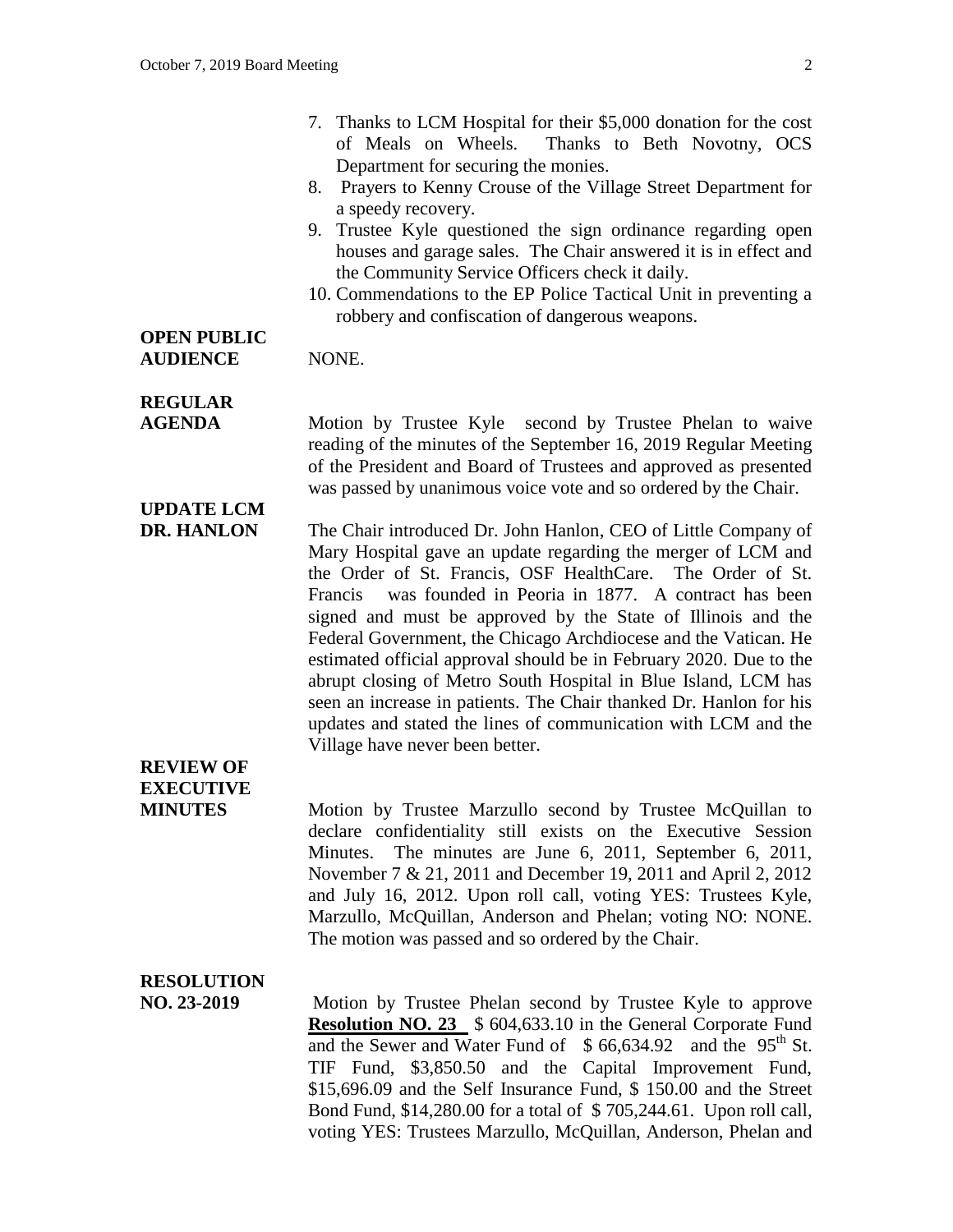Kyle; voting NO: NONE. The motion was passed and so ordered by the Chair.

# **BUSINESS**

**CERTIFICATES** The application for **HOMER TRADING DBA**/**SMOKER ISLAND**, for retail sales of tobacco and cell phone accessories proposed location 9603 S. Pulaski Avenue. Trustee McQuillan asked the owner what they will sell and if it included vape products. Mr. Yaser Aser in the audience, answered yes. The Chair asked three times for a motion and a second. The Business Regulation Certificate and Business License died for the lack of a motion. NO MOTION, NO VOTE TAKEN.

### **PROVIDEA HEALTH**

**PARTNERS** Motion by Trustee Phelan second by Trustee Anderson to approve the Business Regulation Certificate for **PROVIDEA HEALTH PARTNERS** located at 9730 S. Western Avenue, Suites 218 & 225. Upon roll call, voting YES: Trustees McQuillan, Anderson, Phelan, Kyle and Marzullo; voting NO: NONE. The motion was passed and so ordered by the Chair.

### **LIQUOR LICENSES 79th STREET BBQ & LOS COMALES**

Motion by Trustee Kyle second by Trustee McQuillan to approve Liquor Licenses Class "B" for  $79<sup>th</sup>$  Street BBQ and a class "H" for LOS COMALES. Upon roll call, voting YES: Trustees Anderson, Phelan, Kyle, Marzullo and McQuillan; voting NO: NONE. The motion was passed and so ordered by the Chair.

## **ORDINANCE NO. 23-2019 &**

**NO. 24-2019** Motion by Trustee Marzullo second by Trustee McQuillan to approve Ordinance 23-2019 and Ordinance 24-2019. Both are bond **ORDINANCE NO. 23-2019**, "AN ORDINANCE PROVIDING For THE ISSUANCE OF NOT TO EXCEED \$10,000,000 SENIOR LIEN LIMITED SALES TAX REVENUE BONDS, SERIES 2019A, OF THE VILLAGE OF EVERGREEN PARK, COOK COUNTY ,ILLINOIS AND PROVIDING FOR THE EXECUTION OF A TRUST INDENTURE AND A BOND ORDER IN CONNECTION THEREWITH AND AUTHORIZING THE SALE OF SAID BONDS TO KEYBANC CAPITAL MARKETS." Village attorney Mr. Cainkar explained this is part of the agreement with the Evergreen Plaza developer. The developer is monetizing the proceeds of the bonds and will be used to pay them off with the sales tax. The Village has no liability in these agreements and will not make money or lose money.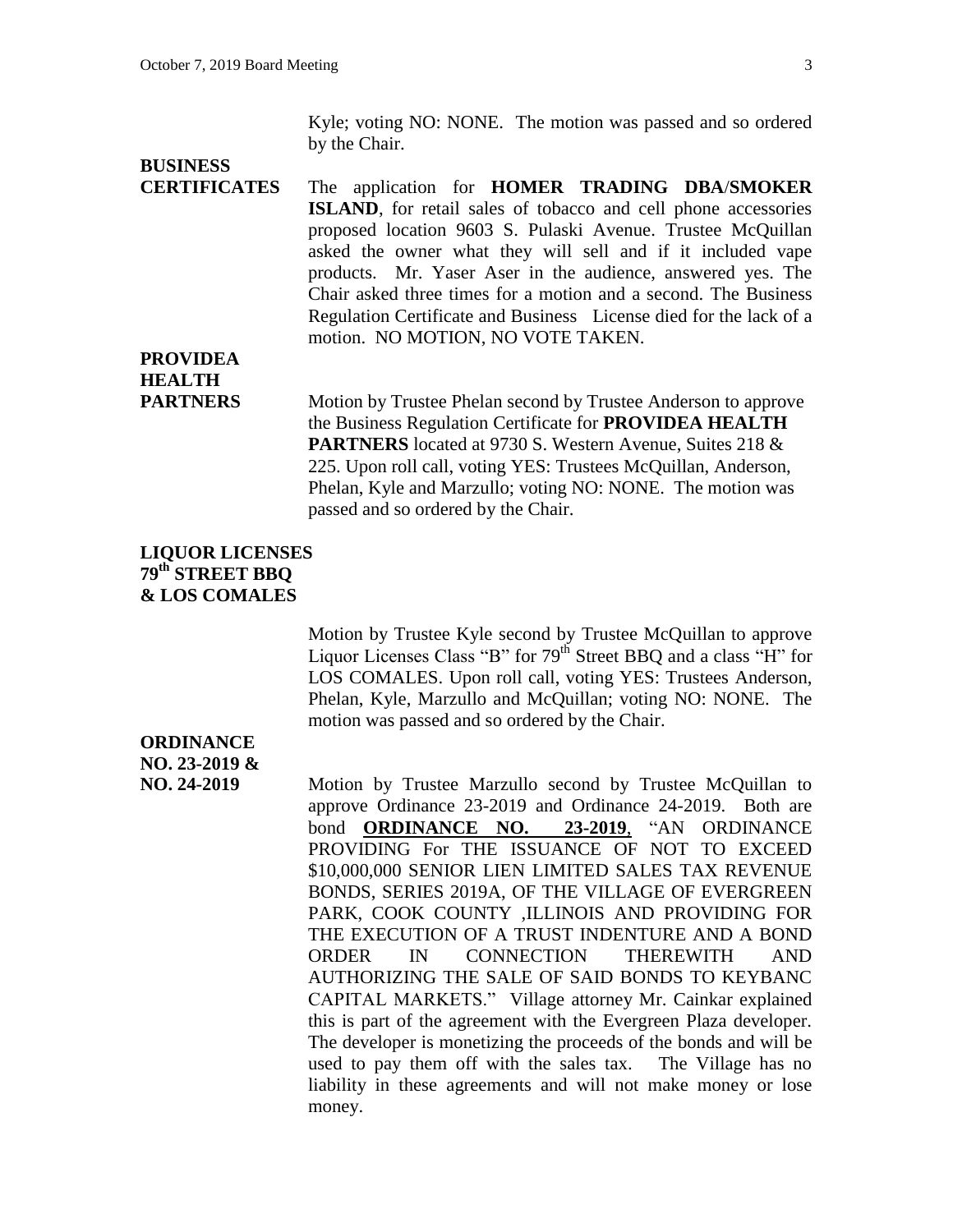**ORDINANCE NO. 24-2019,"**AN ORDINANCE PROVIDING FOR TH ISSUANCE OF NOT TOE EXCEED \$8,000,000 TAXABLE SENIOR LIEN LIMITED BUSINESS DISTRICT SALES TAX REVENUE BONDS, SERIES 2019B, OF THE VILLAG OF EVEGREEN PARK, COOK COUNTY, ILLINOIS, AND PROVIDING FOR THE EXECUTION OF A TRUST INDENTURE AND A BOND ORDER IN CONNECTION THEREWITH AND AUTHORIZING THE SALE OF SAID BONDS TO KEYBANC CAPITAL MARKETS." Upon roll call, voting YES: Trustees Phelan, Kyle, Marzullo, McQuillan and Anderson; voting NO: NONE. The motion was passed and so ordered by the Chair.

### **ORDINANCE**

**NO. 25-2019** • Motion by Trustee Phelan second by Trustee Marzullo to approve **ORDINANCE NO. 25-2019,'**AN ORDINANCE AMENDING SECTION 3-58, FEES AND LIMITATIONS OF CHAPTER 3, ALCOHOLIC LIQUOR, OF THE EVERGREEN PARK MUNICIPAL CODE BY INCREASING THE NUMBER OF CLASS H LICENSES BY ONE. Upon roll call, voting YES: Trustees Kyle, Marzullo, McQuillan, Anderson and Phelan; voting NO: NONE. The motion was passed and so ordered by the Chair.

### **RESOLUTION**

**NO. 7-2019** Motion by Trustee McQuillan second by Trustee Marzullo to approve **RESOLUTION NO. 7-2019,** "A RESOLUTION AUTHORIZING THE EXECUTION AND SUBMITTAL OF THE 2019 COMMUNITY DEVELOPMENT BLOCK GRANT PROGRAM YEAR AGREEMENTS WITH THE COUNTY OF COO, ILLINOIS FOR PROJECT NO. 1907-010." Upon roll call, voting YES: Trustees Marzullo, McQuillan, Anderson, Phelan and Kyle; voting NO: NONE. The motion was passed and so ordered by the Chair.

#### **RESOLUTION**

**NO. 8-2019** Motion by Trustee Anderson second by Trustee Marzullo to approve **RESOLUTION NO. 8-2019**, "A RESOLUTION OF THE VILLAGE OF EVERGREEN PARK ADOPTING THE 2019 UPDATE OF THE COOK COUNTY MULTI-JURISDICTIONAL HAZARD MITIGATION PLAN." Upon roll call, voting YES: Trustees Marzullo, McQuillan, Anderson, Phelan and Kyle; voting NO: NONE. The motion was passed and so ordered by the Chair.

#### **INTERGOVERNMENTAL**

### **AGREEMENT**

**HOMETOWN** Motion by Trustee Kyle second by Trustee Phelan to approve the Intergovernmental agreement between the Village of Evergreen Park and the City of Hometown regarding prisoner detention. The Village will house the prisoners at a cost of \$100.00 per night for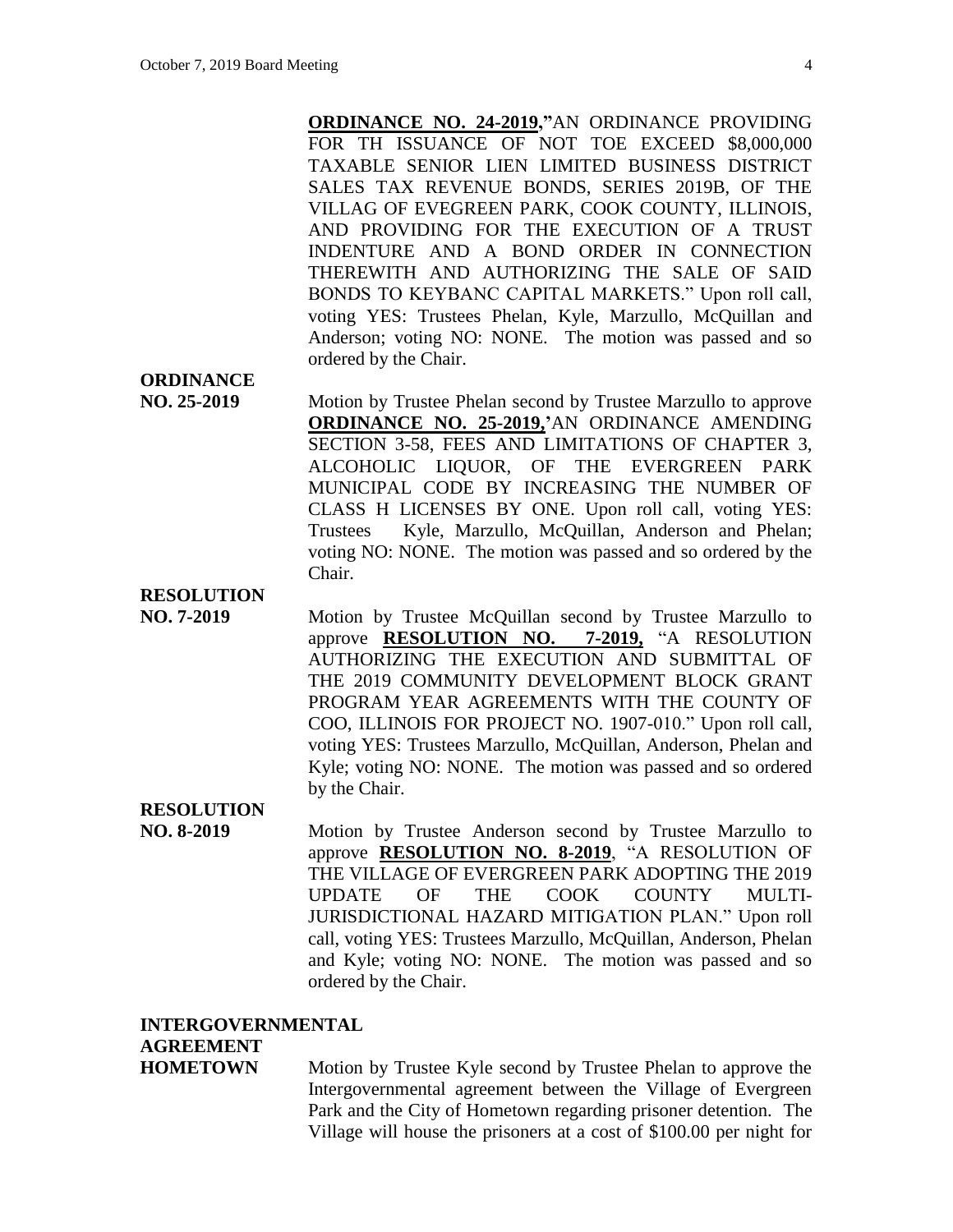the City of Hometown. Police Chief Saunders noted they do not get many prisoners; he estimated about twelve (12) per year. The Chair noted we did this a few years ago with Merrionette Park. Upon roll call, voting YES: Trustees Anderson, Phelan, Kyle, Marzullo and McQuillan; voting NO: NONE. The motion was passed and so ordered by the Chair.

### **PROCLAMATIONS HALLOWEEN**

Motion by Trustee Marzullo second by Trustee Anderson to approve the Proclamations, declaring *"Thursday, October 31, 2019 as Halloween in the Village of Evergreen Park. "* Hours are until 6:00 without an adult and until 8:00 pm with adult supervision. The Chair encouraged trick or treaters to observe porch lights if they are not on, assume they do not wish to participate. Upon roll call, voting YES: Trustees Phelan, Kyle, Marzullo, McQuillan and Anderson; voting NO: NONE. The motion was passed and so ordered by the Chair.

# **SPIRITUAL**

**CARE WEEK** Motion by Trustee Phelan second by Trustee Marzullo to approve the Proclamation, declaring **"The Week of October 20 through 26, 2019 as Spiritual Care Week in Evergreen Park."** The motion was approved as presented and passed by unanimous voice vote and so ordered by the Chair.

### **POLICE DEPT.**

**VACANCY** Motion by Trustee McQuillan second by Trustee Marzullo to approve Police Chief Saunders request to declare one (1) vacancy in the Police Department and authorize the hiring of (1) individual from the Probationary Patrol Officer Eligibility List. Upon roll call, voting YES: Trustees Kyle, Marzullo, McQuillan, Anderson and Phelan; voting NO: NONE. The motion was passed and so ordered by the Chair.

### **ENGINEER'S REPORT** Mr. Klass had no report.

# **ATTORNEY'S**

**REPORT** The Attorney had no report.

**DEPT.**

**HEADS** Public Works Director, Bill Lorenz reported he has contacted the Superintendent of the FRA (Federal Railroad Administration) regarding the plates on  $94<sup>th</sup>$  & Kedzie. CSX was cited by an inspector to repair the plates.

> The Chair thanked Mike Knieps, Deputy Sewer and Water Director for his efforts and the South Suburban Mosquito Abatement for their work in combating West Nile Virus.